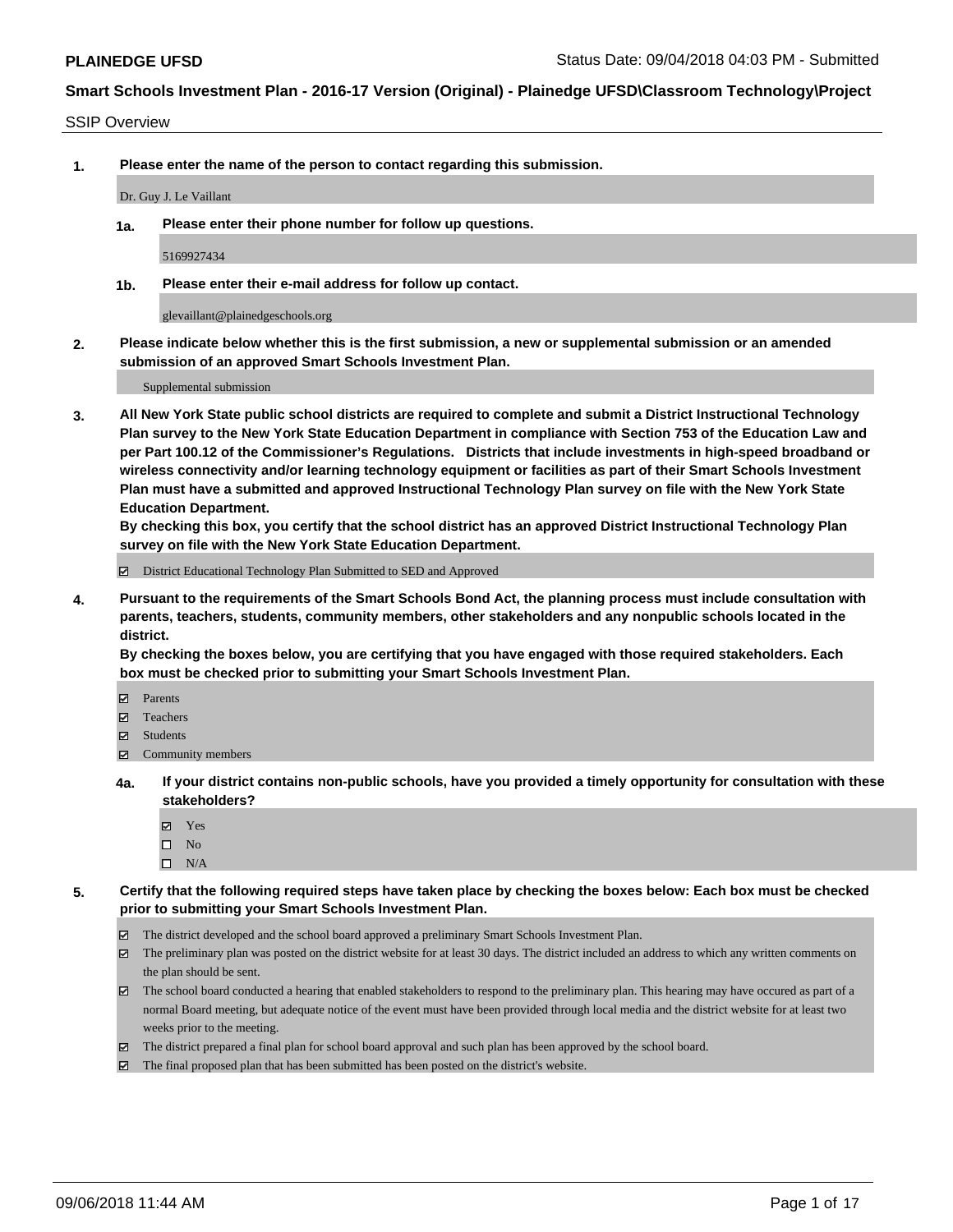SSIP Overview

**5a. Please upload the proposed Smart Schools Investment Plan (SSIP) that was posted on the district's website, along with any supporting materials. Note that this should be different than your recently submitted Educational Technology Survey. The Final SSIP, as approved by the School Board, should also be posted on the website and remain there during the course of the projects contained therein.**

Smart Schools Investment Plan 2017-2018 (Published on Website).pdf

**5b. Enter the webpage address where the final Smart Schools Investment Plan is posted. The Plan should remain posted for the life of the included projects.**

http://bit.ly/PSDSSBA

**6. Please enter an estimate of the total number of students and staff that will benefit from this Smart Schools Investment Plan based on the cumulative projects submitted to date.**

3,632

**7. An LEA/School District may partner with one or more other LEA/School Districts to form a consortium to pool Smart Schools Bond Act funds for a project that meets all other Smart School Bond Act requirements. Each school district participating in the consortium will need to file an approved Smart Schools Investment Plan for the project and submit a signed Memorandum of Understanding that sets forth the details of the consortium including the roles of each respective district.**

 $\Box$  The district plans to participate in a consortium to partner with other school district(s) to implement a Smart Schools project.

#### **8. Please enter the name and 6-digit SED Code for each LEA/School District participating in the Consortium.**

| <sup>1</sup> Partner LEA/District | <b>ISED BEDS Code</b> |
|-----------------------------------|-----------------------|
| (No Response)                     | (No Response)         |

#### **9. Please upload a signed Memorandum of Understanding with all of the participating Consortium partners.**

(No Response)

**10. Your district's Smart Schools Bond Act Allocation is:**

\$1,693,869

**11. Enter the budget sub-allocations by category that you are submitting for approval at this time. If you are not budgeting SSBA funds for a category, please enter 0 (zero.) If the value entered is \$0, you will not be required to complete that survey question.**

|                                       | Sub-<br>Allocations |
|---------------------------------------|---------------------|
| <b>School Connectivity</b>            | $\mathbf 0$         |
| Connectivity Projects for Communities | $\Omega$            |
| Classroom Technology                  | 676,945             |
| Pre-Kindergarten Classrooms           | 0                   |
| Replace Transportable Classrooms      | 0                   |
| High-Tech Security Features           | $\Omega$            |
| Totals:                               | 676,945             |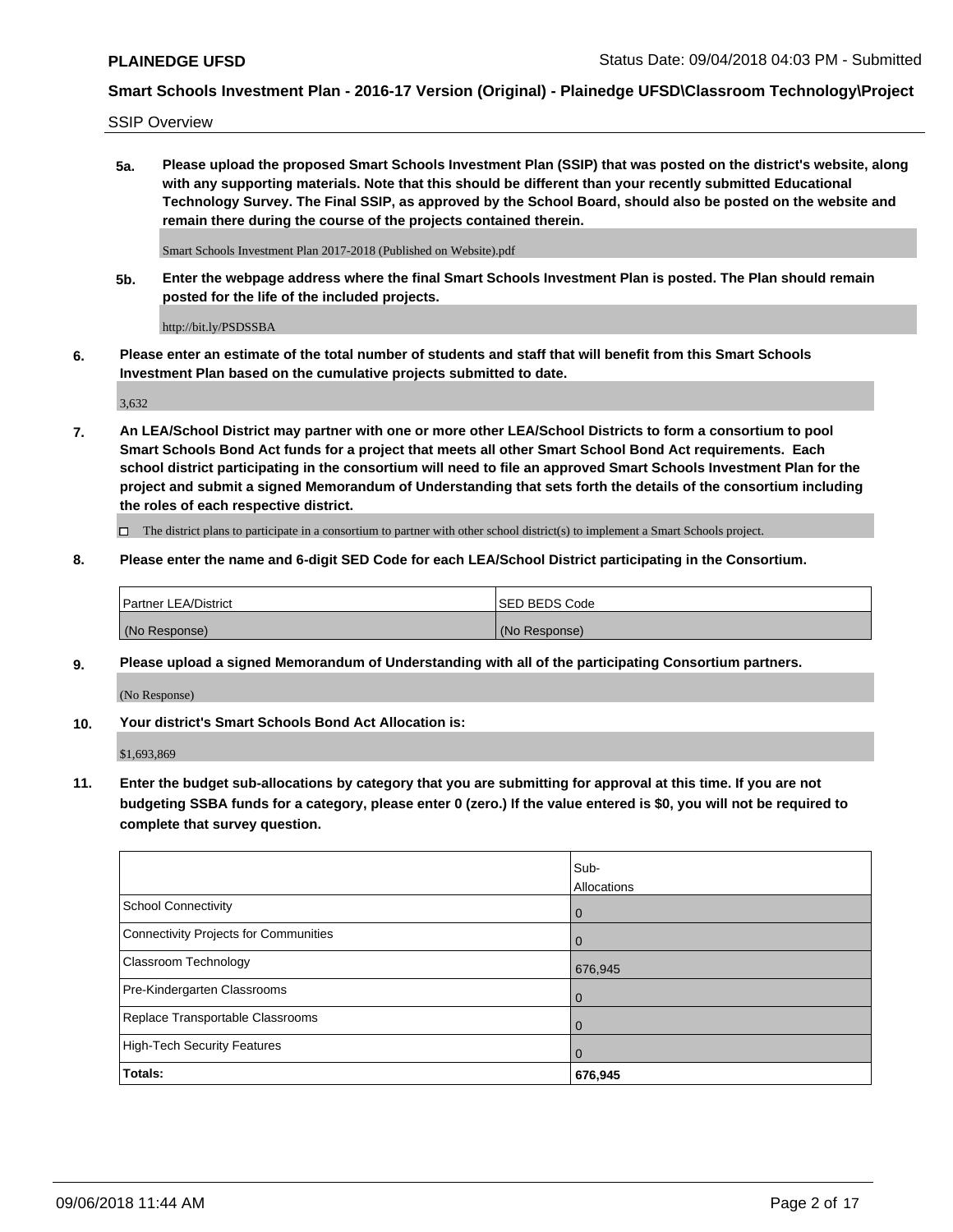School Connectivity

- **1. In order for students and faculty to receive the maximum benefit from the technology made available under the Smart Schools Bond Act, their school buildings must possess sufficient connectivity infrastructure to ensure that devices can be used during the school day. Smart Schools Investment Plans must demonstrate that:**
	- **• sufficient infrastructure that meets the Federal Communications Commission's 100 Mbps per 1,000 students standard currently exists in the buildings where new devices will be deployed, or**
	- **• is a planned use of a portion of Smart Schools Bond Act funds, or**
	- **• is under development through another funding source.**

**Smart Schools Bond Act funds used for technology infrastructure or classroom technology investments must increase the number of school buildings that meet or exceed the minimum speed standard of 100 Mbps per 1,000 students and staff within 12 months. This standard may be met on either a contracted 24/7 firm service or a "burstable" capability. If the standard is met under the burstable criteria, it must be:**

**1. Specifically codified in a service contract with a provider, and**

**2. Guaranteed to be available to all students and devices as needed, particularly during periods of high demand, such as computer-based testing (CBT) periods.**

**Please describe how your district already meets or is planning to meet this standard within 12 months of plan submission.**

(No Response)

**1a. If a district believes that it will be impossible to meet this standard within 12 months, it may apply for a waiver of this requirement, as described on the Smart Schools website. The waiver must be filed and approved by SED prior to submitting this survey.**

 $\Box$  By checking this box, you are certifying that the school district has an approved waiver of this requirement on file with the New York State Education Department.

#### **2. Connectivity Speed Calculator (Required)**

|                         | Number of<br>Students | Multiply by<br>100 Kbps | Divide by 1000 Current Speed<br>to Convert to<br>Required<br>Speed in Mb | l in Mb          | Expected<br>Speed to be<br>Attained Within   Required<br>12 Months | <b>Expected Date</b><br>When<br>Speed Will be<br><b>Met</b> |
|-------------------------|-----------------------|-------------------------|--------------------------------------------------------------------------|------------------|--------------------------------------------------------------------|-------------------------------------------------------------|
| <b>Calculated Speed</b> | (No<br>Response)      | (No Response)           | (No<br>Response)                                                         | (No<br>Response) | (No<br>Response)                                                   | (No<br>Response)                                            |

**3. Describe how you intend to use Smart Schools Bond Act funds for high-speed broadband and/or wireless connectivity projects in school buildings.**

(No Response)

**4. Describe the linkage between the district's District Instructional Technology Plan and the proposed projects. (There should be a link between your response to this question and your response to Question 1 in Part E. Curriculum and Instruction "What are the district's plans to use digital connectivity and technology to improve teaching and learning?)**

(No Response)

**5. If the district wishes to have students and staff access the Internet from wireless devices within the school building, or in close proximity to it, it must first ensure that it has a robust Wi-Fi network in place that has sufficient bandwidth to meet user demand.**

**Please describe how you have quantified this demand and how you plan to meet this demand.**

(No Response)

**6. As indicated on Page 5 of the guidance, the Office of Facilities Planning will have to conduct a preliminary review**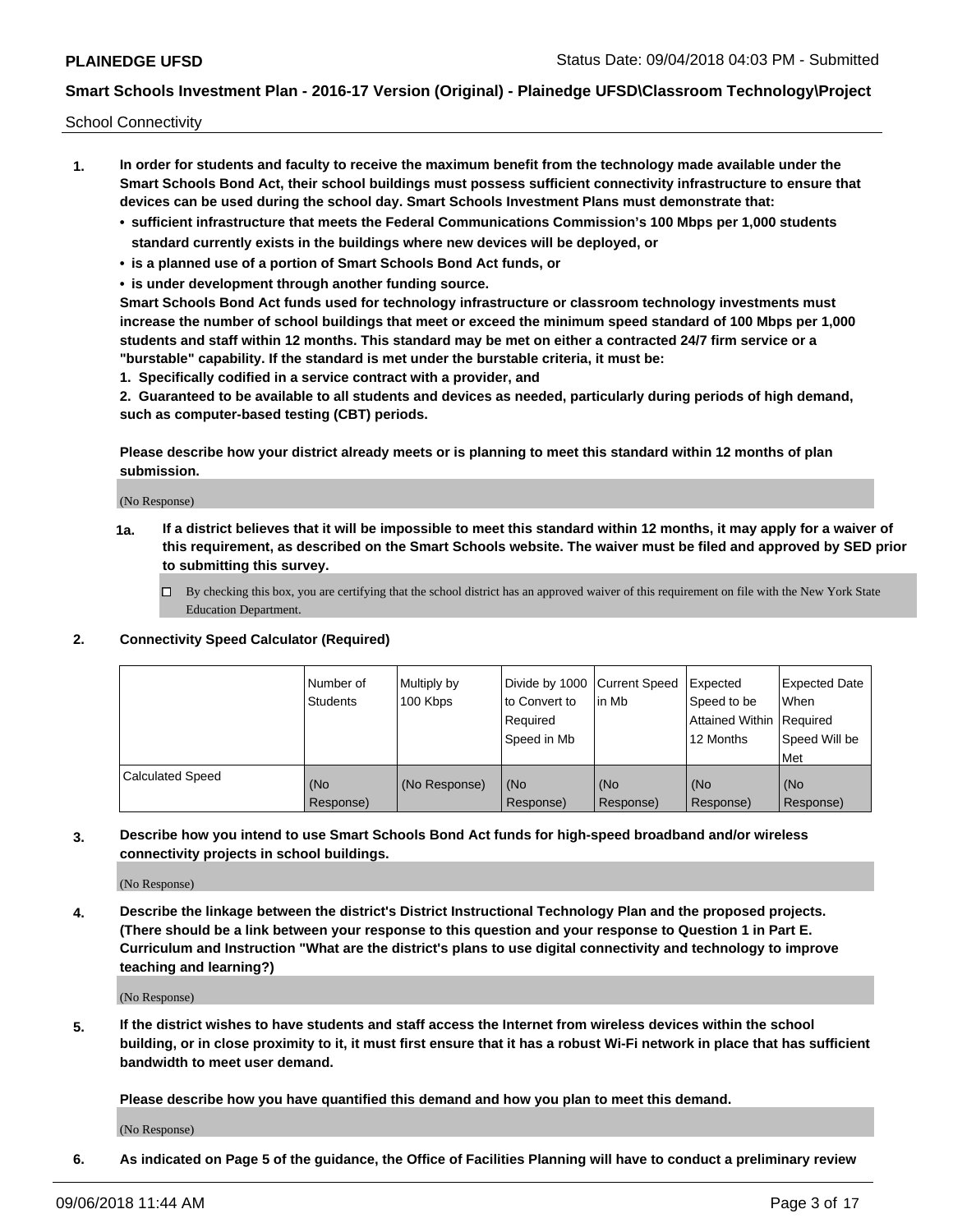School Connectivity

**of all capital projects, including connectivity projects.**

**Please indicate on a separate row each project number given to you by the Office of Facilities Planning.**

**7. Certain high-tech security and connectivity infrastructure projects may be eligible for an expedited review process as determined by the Office of Facilities Planning.**

**Was your project deemed eligible for streamlined review?**

(No Response)

**8. Include the name and license number of the architect or engineer of record.**

| Name          | License Number |
|---------------|----------------|
| (No Response) | (No Response)  |

**9. If you are submitting an allocation for School Connectivity complete this table. Note that the calculated Total at the bottom of the table must equal the Total allocation for this category that you entered in the SSIP Overview overall budget.** 

|                                            | Sub-          |
|--------------------------------------------|---------------|
|                                            | Allocation    |
| Network/Access Costs                       | (No Response) |
| Outside Plant Costs                        | (No Response) |
| School Internal Connections and Components | (No Response) |
| <b>Professional Services</b>               | (No Response) |
| Testing                                    | (No Response) |
| <b>Other Upfront Costs</b>                 | (No Response) |
| <b>Other Costs</b>                         | (No Response) |
| Totals:                                    | 0             |

**10. Please detail the type, quantity, per unit cost and total cost of the eligible items under each sub-category. This is especially important for any expenditures listed under the "Other" category. All expenditures must be eligible for tax-exempt financing to be reimbursed through the SSBA. Sufficient detail must be provided so that we can verify this is the case. If you have any questions, please contact us directly through smartschools@nysed.gov. NOTE: Wireless Access Points should be included in this category, not under Classroom Educational Technology, except those that will be loaned/purchased for nonpublic schools.**

| Select the allowable expenditure | Item to be purchased | Quantity      | Cost per Item | <b>Total Cost</b> |
|----------------------------------|----------------------|---------------|---------------|-------------------|
| type.                            |                      |               |               |                   |
| Repeat to add another item under |                      |               |               |                   |
| each type.                       |                      |               |               |                   |
| (No Response)                    | (No Response)        | (No Response) | (No Response) | (No Response)     |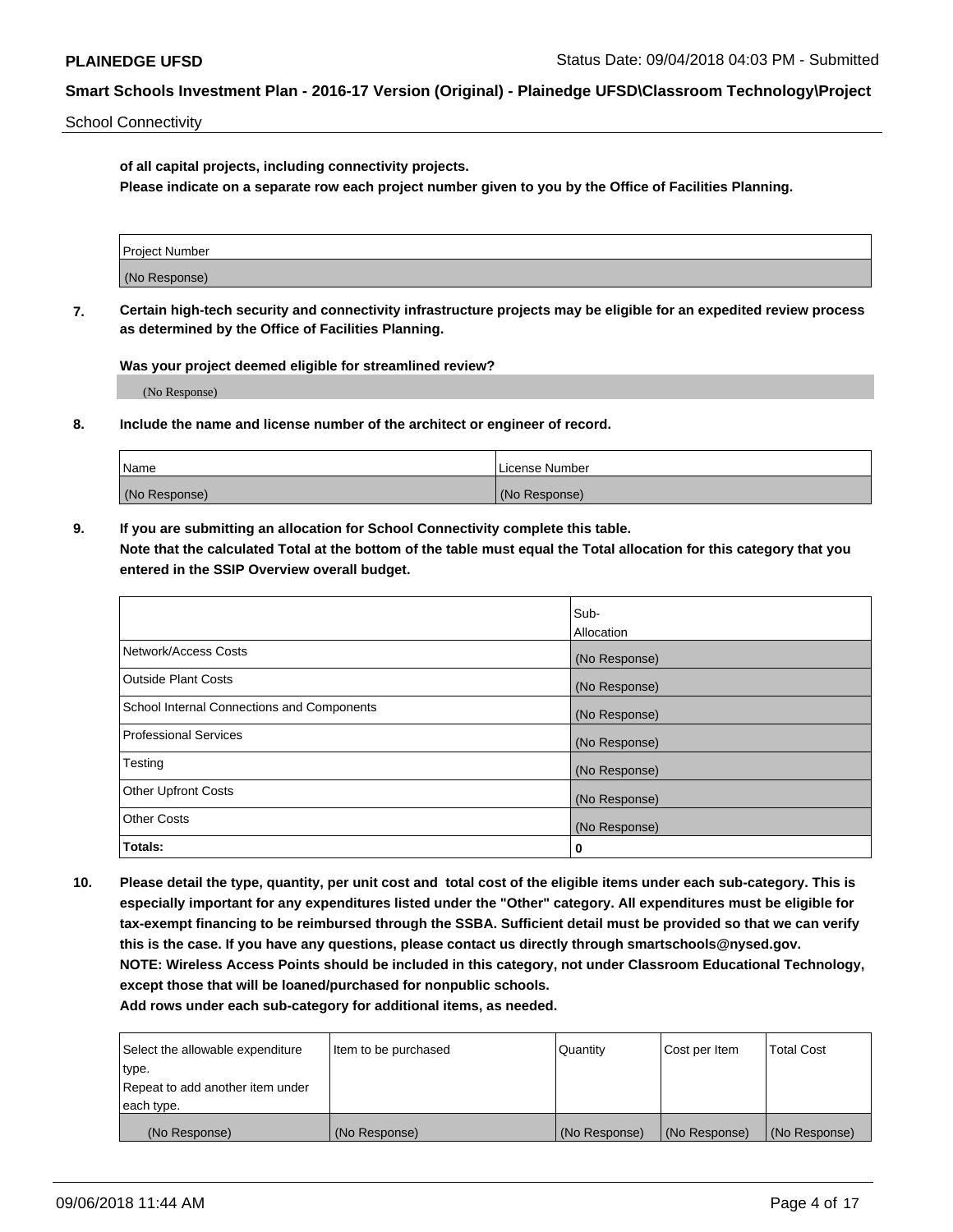Community Connectivity (Broadband and Wireless)

**1. Describe how you intend to use Smart Schools Bond Act funds for high-speed broadband and/or wireless connectivity projects in the community.**

 $\rm N/A$ 

**2. Please describe how the proposed project(s) will promote student achievement and increase student and/or staff access to the Internet in a manner that enhances student learning and/or instruction outside of the school day and/or school building.**

N/A

**3. Community connectivity projects must comply with all the necessary local building codes and regulations (building and related permits are not required prior to plan submission).**

 $\Box$  I certify that we will comply with all the necessary local building codes and regulations.

**4. Please describe the physical location of the proposed investment.**

(No Response)

**5. Please provide the initial list of partners participating in the Community Connectivity Broadband Project, along with their Federal Tax Identification (Employer Identification) number.**

| <b>Project Partners</b> | l Federal ID # |
|-------------------------|----------------|
| (No Response)           | (No Response)  |

**6. If you are submitting an allocation for Community Connectivity, complete this table.**

**Note that the calculated Total at the bottom of the table must equal the Total allocation for this category that you entered in the SSIP Overview overall budget.**

|                                    | Sub-Allocation |
|------------------------------------|----------------|
| Network/Access Costs               | (No Response)  |
| <b>Outside Plant Costs</b>         | (No Response)  |
| <b>Tower Costs</b>                 | (No Response)  |
| <b>Customer Premises Equipment</b> | (No Response)  |
| <b>Professional Services</b>       | (No Response)  |
| Testing                            | (No Response)  |
| <b>Other Upfront Costs</b>         | (No Response)  |
| <b>Other Costs</b>                 | (No Response)  |
| Totals:                            | 0              |

**7. Please detail the type, quantity, per unit cost and total cost of the eligible items under each sub-category. This is especially important for any expenditures listed under the "Other" category. All expenditures must be capital-bond eligible to be reimbursed through the SSBA. If you have any questions, please contact us directly through smartschools@nysed.gov.**

| Select the allowable expenditure | Item to be purchased | Quantity      | Cost per Item | <b>Total Cost</b> |
|----------------------------------|----------------------|---------------|---------------|-------------------|
| type.                            |                      |               |               |                   |
| Repeat to add another item under |                      |               |               |                   |
| each type.                       |                      |               |               |                   |
| (No Response)                    | (No Response)        | (No Response) | (No Response) | (No Response)     |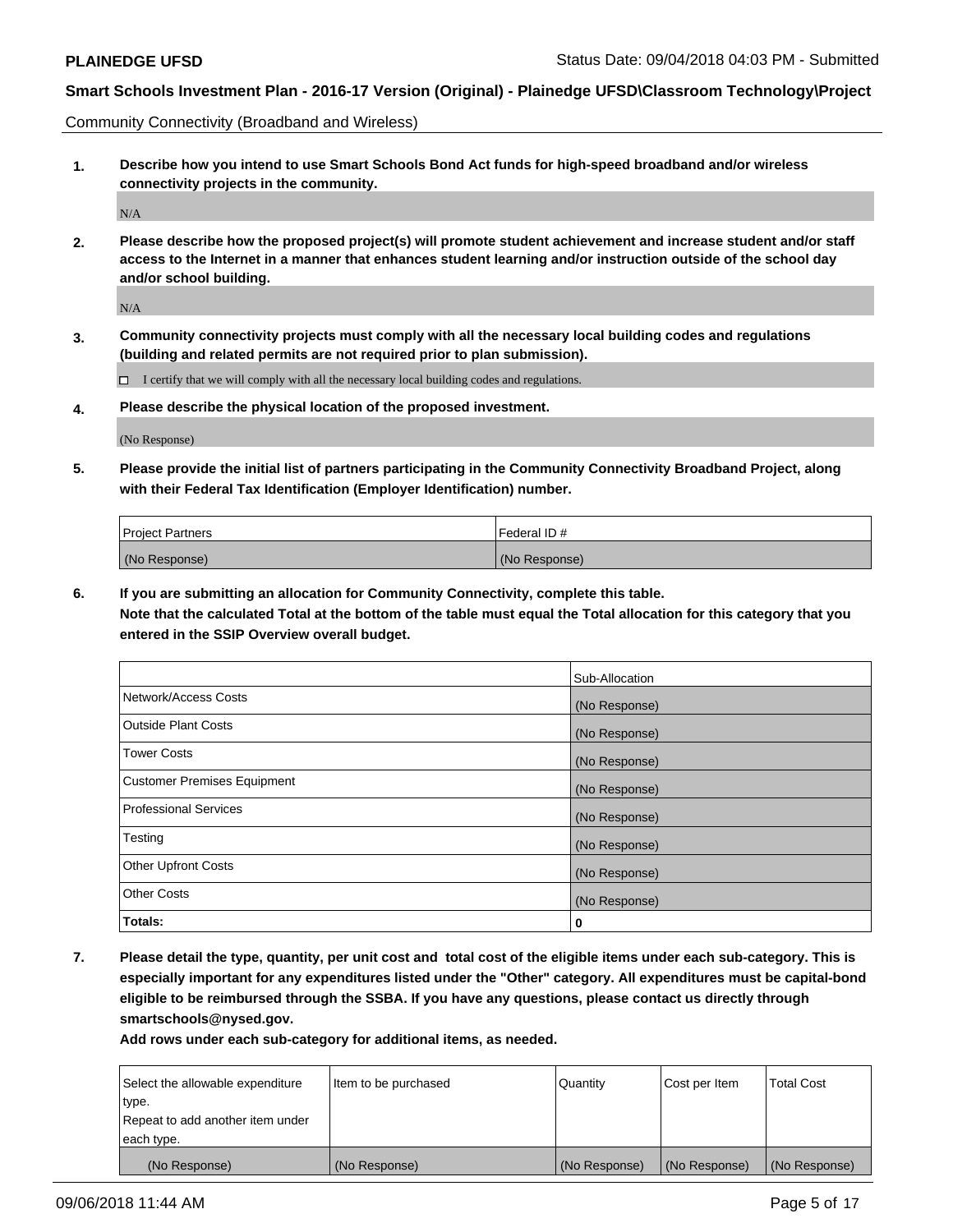#### Classroom Learning Technology

**1. In order for students and faculty to receive the maximum benefit from the technology made available under the Smart Schools Bond Act, their school buildings must possess sufficient connectivity infrastructure to ensure that devices can be used during the school day. Smart Schools Investment Plans must demonstrate that sufficient infrastructure that meets the Federal Communications Commission's 100 Mbps per 1,000 students standard currently exists in the buildings where new devices will be deployed, or is a planned use of a portion of Smart Schools Bond Act funds, or is under development through another funding source. Smart Schools Bond Act funds used for technology infrastructure or classroom technology investments must increase the number of school buildings that meet or exceed the minimum speed standard of 100 Mbps per 1,000 students and staff within 12 months. This standard may be met on either a contracted 24/7 firm service or a "burstable" capability. If the standard is met under the burstable criteria, it must be:**

**1. Specifically codified in a service contract with a provider, and**

**2. Guaranteed to be available to all students and devices as needed, particularly during periods of high demand, such as computer-based testing (CBT) periods.**

**Please describe how your district already meets or is planning to meet this standard within 12 months of plan submission.**

The District currently subscribes to Bo-Tie Network via the Nassau BOCES proving a 250MB connection. In addition, the district has directly subscribed for an additional 350MB of high speed connection via Cablevision/Lightpath at our redundant NOC in the MS and another 350MB connection at the HS NOC. Our total bandwidth currently is 950MB of high speed internet connectivity well above the SSBA guidelines. Although we already exceed the bandwidth requirement, we also have access to burstable additional bandwidth via BO-Tie (Nassau BOCES/Lightpath).

- **1a. If a district believes that it will be impossible to meet this standard within 12 months, it may apply for a waiver of this requirement, as described on the Smart Schools website. The waiver must be filed and approved by SED prior to submitting this survey.**
	- By checking this box, you are certifying that the school district has an approved waiver of this requirement on file with the New York State Education Department.

|                         | l Number of<br><b>Students</b> | Multiply by<br>100 Kbps | Divide by 1000 Current Speed<br>to Convert to<br>Required<br>Speed in Mb | lin Mb | Expected<br>Speed to be<br>Attained Within Required<br>12 Months | <b>Expected Date</b><br>When<br>Speed Will be<br>Met |
|-------------------------|--------------------------------|-------------------------|--------------------------------------------------------------------------|--------|------------------------------------------------------------------|------------------------------------------------------|
| <b>Calculated Speed</b> | 2.957                          | 295,700                 | 295.7                                                                    | 350.0  | 950.0                                                            | <b>Already Met</b>                                   |

### **2. Connectivity Speed Calculator (Required)**

**3. If the district wishes to have students and staff access the Internet from wireless devices within the school building, or in close proximity to it, it must first ensure that it has a robust Wi-Fi network in place that has sufficient bandwidth to meet user demand.**

**Please describe how you have quantified this demand and how you plan to meet this demand.**

We currently meet or exceed high-speed broadband and connectivity requirements. With the implementation of one of our SmartBond Project Submissions (Project #2) we are planning to upgrade the existing wireless infrastructure which will increase performance on our wireless network to support our growing mobile device technology initiatives including our extensive one to one iPad program and planned Chromebook one to one rollout using SmartBond funding.

**4. All New York State public school districts are required to complete and submit an Instructional Technology Plan survey to the New York State Education Department in compliance with Section 753 of the Education Law and per Part 100.12 of the Commissioner's Regulations.**

**Districts that include educational technology purchases as part of their Smart Schools Investment Plan must have a submitted and approved Instructional Technology Plan survey on file with the New York State Education Department.**

By checking this box, you are certifying that the school district has an approved Instructional Technology Plan survey on file with the New York State Education Department.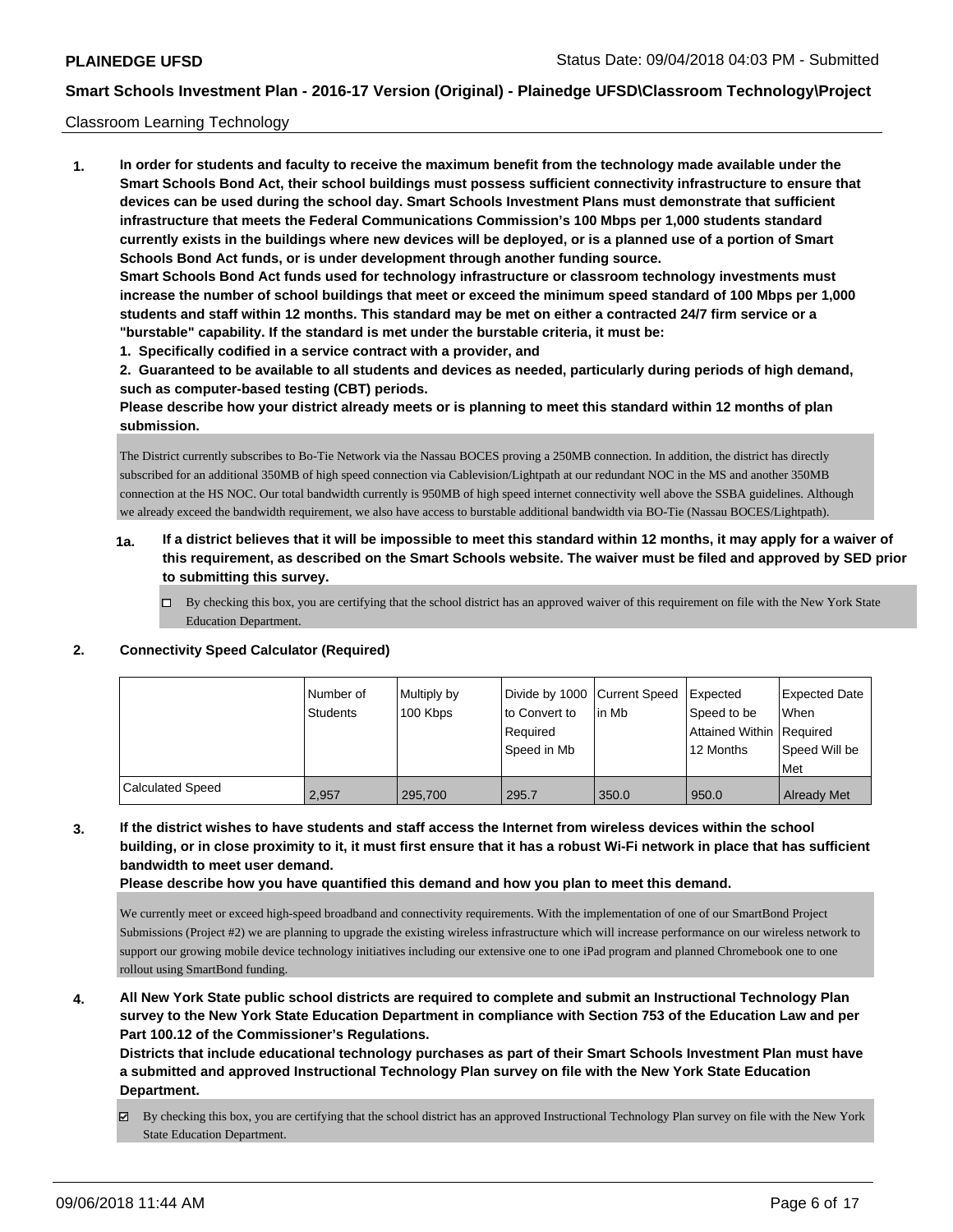### Classroom Learning Technology

### **5. Describe the devices you intend to purchase and their compatibility with existing or planned platforms or systems. Specifically address the adequacy of each facility's electrical, HVAC and other infrastructure necessary to install and support the operation of the planned technology.**

In this plan, we are looking to purchase Chromebooks, to begin our 1:1 initiative with the 8th grade. We will also be purchasing virtual desktop replacements, which supports our 24/7 anytime/anywhere learning for students and faculty members. IPads, ZSpace and the robotics equipment with start the foundation to support classroom instruction and our growing STEAM initiatives. In each building, a STEAM lab is being built to better prepare students for higher education and arm them with the skills and knowledge they will need to be successful innovators in a 21st century workforce. The ZSpace allows students to learn by asking questions, gathering information, developing models, testing ideas, analyzing data, and developing conclusions. The robotics is hands-on STEM solution that combines the LEGO brick, classroom-friendly software, engaging standardsbased projects and a discovery based approach. The robotics will introduce students to computational thinking and engineering principles in a fun and engaging way. All of our facilities and infrastructure will be able to support these devices.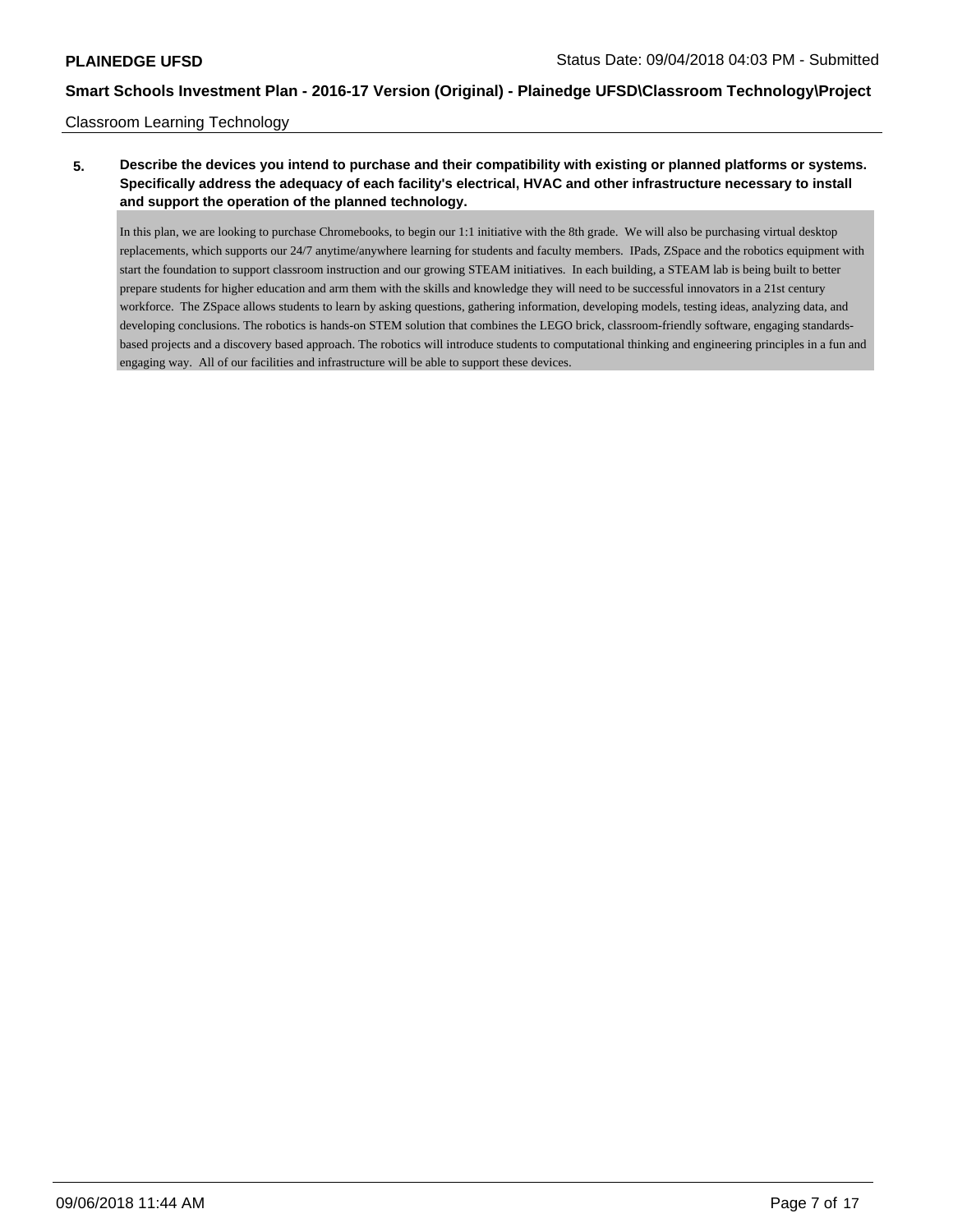#### Classroom Learning Technology

- **6. Describe how the proposed technology purchases will:**
	- **> enhance differentiated instruction;**
	- **> expand student learning inside and outside the classroom;**
	- **> benefit students with disabilities and English language learners; and**
	- **> contribute to the reduction of other learning gaps that have been identified within the district.**

**The expectation is that districts will place a priority on addressing the needs of students who struggle to succeed in a rigorous curriculum. Responses in this section should specifically address this concern and align with the district's Instructional Technology Plan (in particular Question 2 of E. Curriculum and Instruction: "Does the district's instructional technology plan address the needs of students with disabilities to ensure equitable access to instruction, materials and assessments?" and Question 3 of the same section: "Does the district's instructional technology plan address the provision of assistive technology specifically for students with disabilities to ensure access to and participation in the general curriculum?"**

As part of the technology planning process, the district solicited feedback from the Special Education department as to how to best address the needs of students with disabilities. The district also presented the Technology Plan / Roadmap to the Board of Education during its public session in order to solicit feedback. The Board of Education adopted the plan at its public session. Goal 6 of the Technology Plan states that the district will have curriculum integration with flexible learning paths. Goal 7 states the district will provide personalized and blended online learning environments. These goals are intended to capture the unique needs of every child district-wide including our students with disabilities. We also offer specialized software for Students with disabilities including System 44, Read 180, and other adaptive technologies to meet the needs of all students. In the District's Technology Roadmap adopted by the Board of Education - Technology

Goal #7 is to Provide Personalized & Blended Learning Environments and shall be available to target instruction for students using a variety of assessment data. Blended learning and online learning will allow for the delivery of, access to, and interaction with content in a convenient way that will promote learning and connected resources for all learners. Students will have personalized learning experiences targeted to that student's need based on assessments. For example, the District uses Apps to individualize instruction for grades 4 and 5. We also used tools such as Read 180 which uses blended learning for ELL and struggling learners in Grades 4-12 as well as IXL for mathematics instruction.

#### Technology Goals:

Goal #1: Enhance Access to Mobile Technology (24/7) Goal#2: Provide Interactive Multimedia Capabilities in Classrooms Goal#3: Enhance Technology Integration & Professional Development Goal#4: Provide Access to Electronic Resources for Information Fluency Goal#5: Transform the End User Experience via Virtualization Goal#6: Curriculum Integration and Flexible Learning Paths Goal#7: Provide Personalized & Blended Online Learning Environments Goal#8: Use Technology to Enhance Critical Thinking, Problem Solving, & Decision Making Goal#9: Use Technology Tools to Enhance Communication and Collaboration Goal#10: Use Technology to Enhance Creativity and Innovation Goal#11: Provide Students the Technology Tools & Proficiencies to be College & Career Ready Goal#12: Provide Teachers and Staff the Tools Necessary to Effectively Teach 21st Century Learners The Special Education Department as part of the CSE process (which takes place throughout the year) will identify and specify on a child's IEP the appropriate assistive technologies for that particular student's needs. Amplified Wireless Microphone Pendants for Classroom Teachers with to enhance the Smart Classrooms by amplifying the sound and having the ability to record audio lessons. This will be installed in areas where the assistive technology will benefit students.

### **7. Where appropriate, describe how the proposed technology purchases will enhance ongoing communication with parents and other stakeholders and help the district facilitate technology-based regional partnerships, including distance learning and other efforts.**

As part of our technology planning and our roadmap, the district uses and will expand the use of technology to promote ongoing communication with parents and other stakeholders. The district continues to expand on its Google Classroom initiatives. As part of the use of these funds, the district plans to equip its new STEAM/STREAM centers with advanced technology including video conferencing. It is our intent to utilize video conferencing as a way to create virtual partnerships to enhance our educational programs. The district intends to reach out to a variety of aerospace, engineering, and museums (such as The Cradle of Aviation) to enhance its partnerships in the area of STEAM.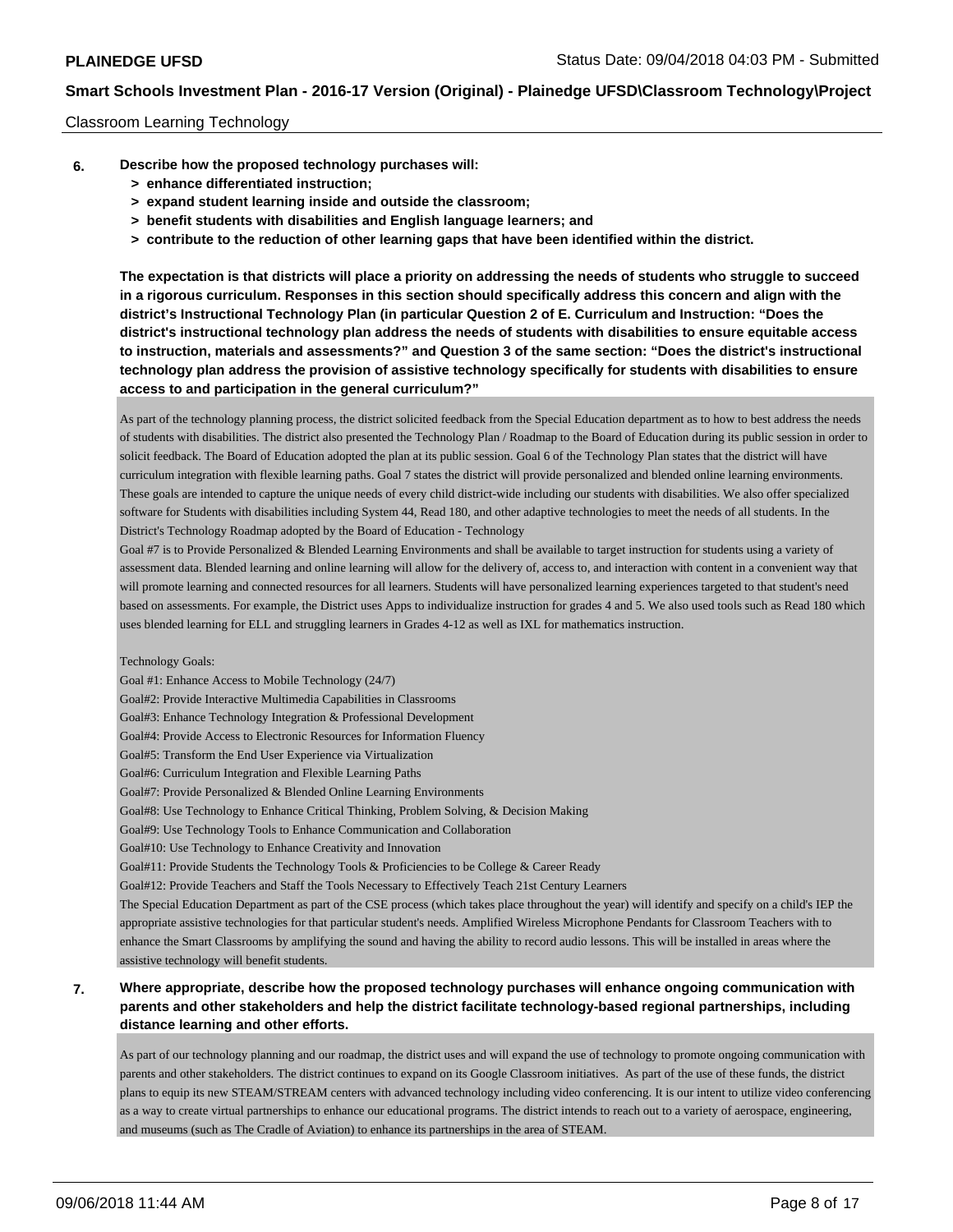#### Classroom Learning Technology

**8. Describe the district's plan to provide professional development to ensure that administrators, teachers and staff can employ the technology purchased to enhance instruction successfully.**

**Note: This response should be aligned and expanded upon in accordance with your district's response to Question 1 of F. Professional Development of your Instructional Technology Plan: "Please provide a summary of professional development offered to teachers and staff, for the time period covered by this plan, to support technology to enhance teaching and learning. Please include topics, audience and method of delivery within your summary."**

The Plainedge School District uses a variety of methods to conduct professional development including but not limited to a classroom push-in model, Professional Learning Communities (PLC), Teacher Center courses, online learning, Superintendents Conference Days, faculty meetings, BOCES courses, on-demand workshops. Topics have included: use of iPads to improve instruction, how to use the LMS, how to maximize your Interactive Classroom, Active Inspire Training, Using iMovie with students, Sponsored Nassau County Apps for instruction user meeting, Showme training, Nearpod Training, Kahoot training and other interactive tools including Google Apps, Splashtop, Mirror 360, and most recently our new Follett system. The district intends to utilize its new television production studio to develop instructor-led virtual lessons for on-demand instructional integration lessons and make it available on our Ensemble Video system.

- **9. Districts must contact the SUNY/CUNY teacher preparation program that supplies the largest number of the district's new teachers to request advice on innovative uses and best practices at the intersection of pedagogy and educational technology.**
	- By checking this box, you certify that you have contacted the SUNY/CUNY teacher preparation program that supplies the largest number of your new teachers to request advice on these issues.

#### **9a. Please enter the name of the SUNY or CUNY Institution that you contacted.**

State University of New York at Stony Brook

**9b. Enter the primary Institution phone number.**

#### 631-632-7400

**9c. Enter the name of the contact person with whom you consulted and/or will be collaborating with on innovative uses of technology and best practices.**

Dr. Kenneth J. Lindblom

**10. A district whose Smart Schools Investment Plan proposes the purchase of technology devices and other hardware must account for nonpublic schools in the district.**

**Are there nonpublic schools within your school district?**

Yes

 $\square$  No

**10a. Describe your plan to loan purchased hardware to nonpublic schools within your district. The plan should use your district's nonpublic per-student loan amount calculated below, within the framework of the guidance. Please enter the date by which nonpublic schools must request classroom technology items. Also, specify in your response the devices that the nonpublic schools have requested, as well as in the in the Budget and the Expenditure Table at the end of the page.**

The district has has discussions with its private schools and they have expressed an interesting in obtaining Classroom Technology. We are working with the private schools to procure devices for classroom technology. They are requesting a class set of iPads, 2 class sets of Chromeooks, and replacement projectors for the Smartboards. Non Publics will have to request the use of the devices annually by June 1st. The district is spending \$42 above the requirement for the total nonpublic loan making the non-public loan amount \$44,684.

**10b. A final Smart Schools Investment Plan cannot be approved until school authorities have adopted regulations specifying the date by which requests from nonpublic schools for the purchase and loan of Smart Schools Bond Act classroom technology must be received by the district.**

 $\boxtimes$  By checking this box, you certify that you have such a plan and associated regulations in place that have been made public.

### **11. Nonpublic Classroom Technology Loan Calculator**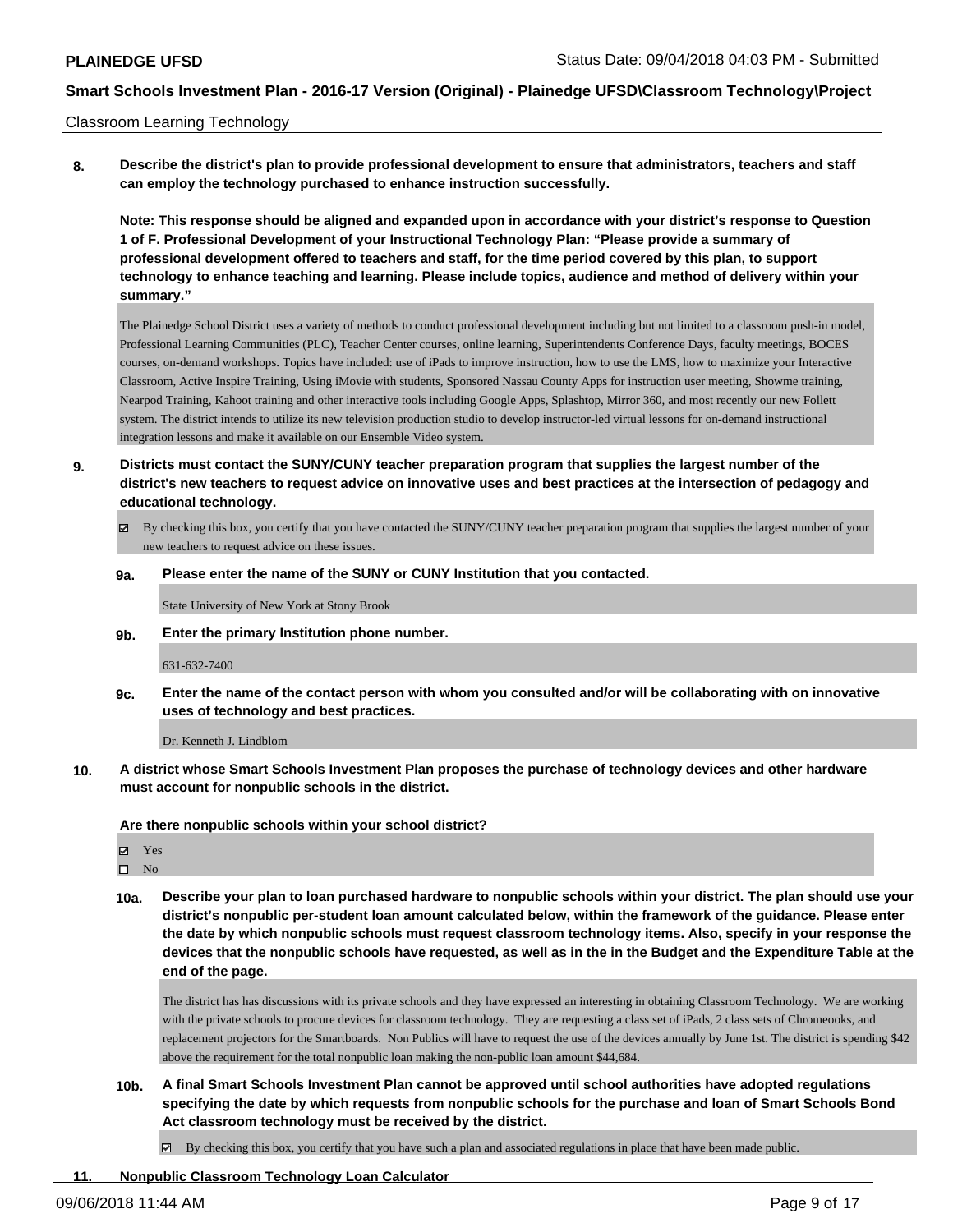#### Classroom Learning Technology

**The Smart Schools Bond Act provides that any Classroom Learning Technology purchases made using Smart Schools funds shall be lent, upon request, to nonpublic schools in the district. However, no school district shall be required to loan technology in amounts greater than the total obtained and spent on technology pursuant to the Smart Schools Bond Act and the value of such loan may not exceed the total of \$250 multiplied by the nonpublic school enrollment in the base year at the time of enactment. See:**

**http://www.p12.nysed.gov/mgtserv/smart\_schools/docs/Smart\_Schools\_Bond\_Act\_Guidance\_04.27.15\_Final.pdf.**

|                                       | 1. Classroom<br>Technology<br>Sub-allocation | 12. Public<br>Enrollment<br>(2014-15) | 3. Nonpublic<br>Enrollment<br>$(2014-15)$ | l 4. Sum of<br>Public and<br>l Nonpublic<br>l Enrollment | 15. Total Per<br>Pupil Sub-<br>l allocation | l 6. Total<br>Nonpublic Loan<br>Amount |
|---------------------------------------|----------------------------------------------|---------------------------------------|-------------------------------------------|----------------------------------------------------------|---------------------------------------------|----------------------------------------|
| Calculated Nonpublic Loan<br>l Amount | 676.945                                      | 3.132                                 | 221                                       | 3.353                                                    | 202                                         | 44.642                                 |

**12. To ensure the sustainability of technology purchases made with Smart Schools funds, districts must demonstrate a long-term plan to maintain and replace technology purchases supported by Smart Schools Bond Act funds. This sustainability plan shall demonstrate a district's capacity to support recurring costs of use that are ineligible for Smart Schools Bond Act funding such as device maintenance, technical support, Internet and wireless fees, maintenance of hotspots, staff professional development, building maintenance and the replacement of incidental items. Further, such a sustainability plan shall include a long-term plan for the replacement of purchased devices and equipment at the end of their useful life with other funding sources.**

By checking this box, you certify that the district has a sustainability plan as described above.

**13. Districts must ensure that devices purchased with Smart Schools Bond funds will be distributed, prepared for use, maintained and supported appropriately. Districts must maintain detailed device inventories in accordance with generally accepted accounting principles.**

By checking this box, you certify that the district has a distribution and inventory management plan and system in place.

**14. If you are submitting an allocation for Classroom Learning Technology complete this table. Note that the calculated Total at the bottom of the table must equal the Total allocation for this category that you entered in the SSIP Overview overall budget.**

|                          | Sub-Allocation |
|--------------------------|----------------|
| Interactive Whiteboards  | 7,064          |
| <b>Computer Servers</b>  | (No Response)  |
| <b>Desktop Computers</b> | 50,500         |
| Laptop Computers         | 180,090        |
| <b>Tablet Computers</b>  | 150,975        |
| <b>Other Costs</b>       | 288,316        |
| Totals:                  | 676,945        |

**15. Please detail the type, quantity, per unit cost and total cost of the eligible items under each sub-category. This is especially important for any expenditures listed under the "Other" category. All expenditures must be capital-bond eligible to be reimbursed through the SSBA. If you have any questions, please contact us directly through smartschools@nysed.gov.**

**Please specify in the "Item to be Purchased" field which specific expenditures and items are planned to meet the district's nonpublic loan requirement, if applicable.**

**NOTE: Wireless Access Points that will be loaned/purchased for nonpublic schools should ONLY be included in this category, not under School Connectivity, where public school districts would list them.**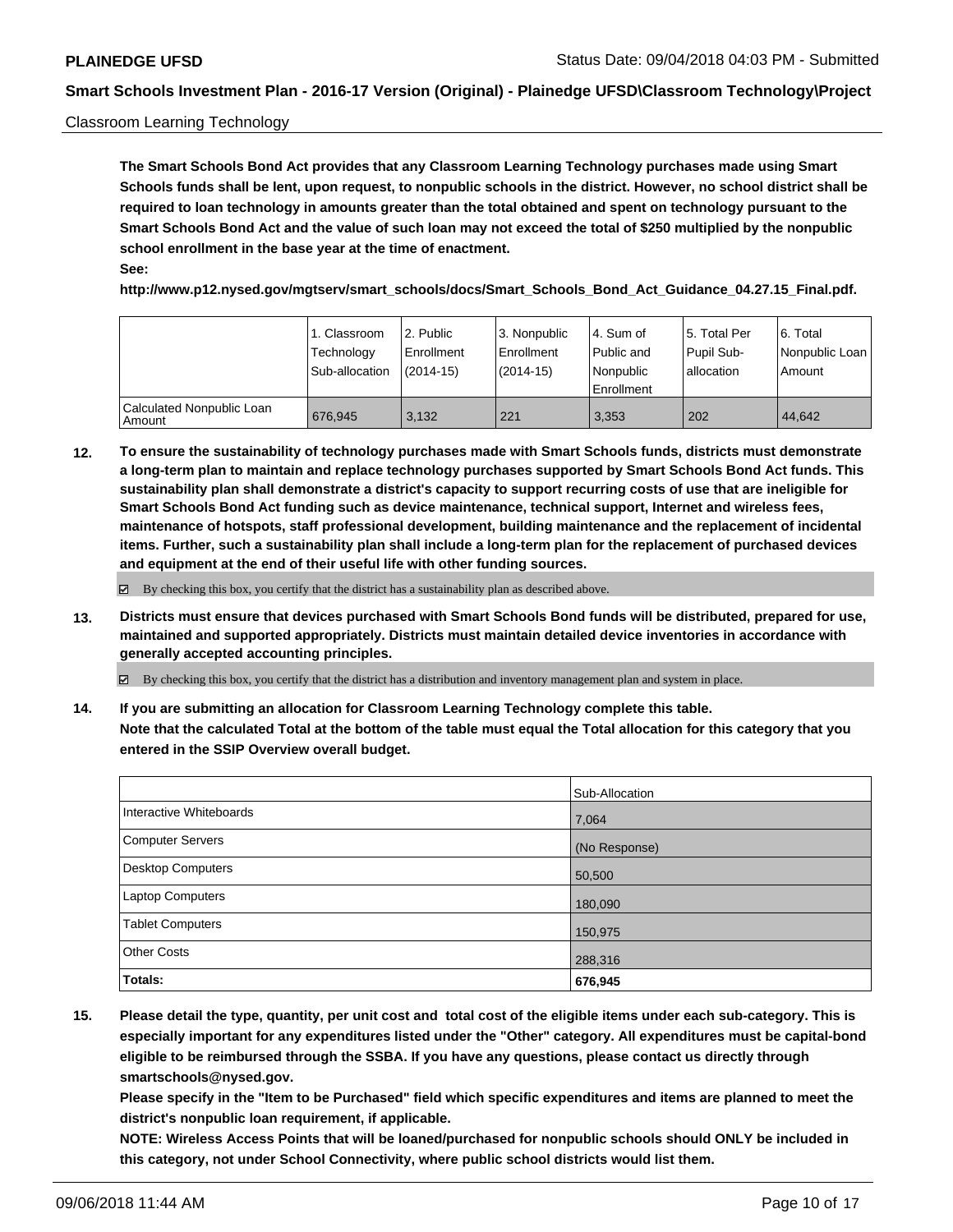# Classroom Learning Technology

| Select the allowable expenditure<br>type.<br>Repeat to add another item under<br>each type. | Item to be Purchased                                                                                       | Quantity       | Cost per Item | <b>Total Cost</b> |
|---------------------------------------------------------------------------------------------|------------------------------------------------------------------------------------------------------------|----------------|---------------|-------------------|
| <b>Desktop Computers</b>                                                                    | DELL Wyse P25/5030 Zero Client PC                                                                          | 202            | 250           | 50,500            |
| <b>Tablet Computers</b>                                                                     | Apple iPad Pro 12.9                                                                                        | 40             | 1,385         | 55,400            |
| <b>Other Costs</b>                                                                          | Lego Education WeDo 2.0 Core<br><b>Robitics Set</b>                                                        | 30             | 190           | 5,700             |
| <b>Laptop Computers</b>                                                                     | Dell Chromebook 3189<br>Touch/Convertable                                                                  | 510            | 259           | 132,090           |
| <b>Other Costs</b>                                                                          | Dell Chromebook Cart                                                                                       | 5              | 1,065         | 5,325             |
| <b>Other Costs</b>                                                                          | Initial Zspace Training                                                                                    | 5              | 2,400         | 12,000            |
| <b>Other Costs</b>                                                                          | Zspace Setup                                                                                               | $\overline{2}$ | 1,800         | 3,600             |
| <b>Tablet Computers</b>                                                                     | Apple iPad Wi-Fi (5th Gen) 10-Pack                                                                         | 30             | 2,940         | 88,200            |
| <b>Other Costs</b>                                                                          | STM Case for iPad (5th Gen) 10-Pack                                                                        | 30             | 350           | 10,500            |
| <b>Laptop Computers</b>                                                                     | Dell Latitude 5590                                                                                         | 30             | 972           | 29,160            |
| <b>Other Costs</b>                                                                          | Dell Mobile Computing Cart<br>Unmanaged                                                                    | 1              | 1,501         | 1,501             |
| <b>Laptop Computers</b>                                                                     | Dell Chromebook 3189<br>Touch/Convertable with license- NON<br><b>PUBLIC</b>                               | 60             | 314           | 18,840            |
| <b>Other Costs</b>                                                                          | Lock N Charge Storage Baskets for<br>iPads - NON PUBLIC                                                    | 5              | 343           | 1,715             |
| <b>Tablet Computers</b>                                                                     | Apple iPad Wi-Fi (6th Gen) - NON<br><b>PUBLIC</b>                                                          | 25             | 295           | 7,375             |
| Interactive Whiteboards                                                                     | Epson PowerLite 535w Projector with<br>mount - NON PUBLIC                                                  | 8              | 883           | 7,064             |
| <b>Other Costs</b>                                                                          | DJI Spark Drone - NON PUBLIC                                                                               | 1              | 399           | 399               |
| <b>Other Costs</b>                                                                          | Littlebits - STEAM Packs - NON<br><b>PUBLIC</b>                                                            | 1              | 1,701         | 1,701             |
| <b>Other Costs</b>                                                                          | Samsung SSD Drives - NON PUBLIC                                                                            | 30             | 93            | 2,790             |
| <b>Other Costs</b>                                                                          | iPad Lock n Charge 30 cart - NON<br><b>PUBLIC</b>                                                          | 1              | 1,800         | 1,800             |
| <b>Other Costs</b>                                                                          | STM DUX Cases for 5th/6th Gen<br>iPads - NON PUBLIC                                                        | 25             | 50            | 1,250             |
| <b>Other Costs</b>                                                                          | Logitech Keys-to-Go Ultra Slim<br>Keyboard with iPhone Stand- NON<br><b>PUBLIC</b>                         | 25             | 70            | 1,750             |
| <b>Other Costs</b>                                                                          | 12 STEM Stations includes zSpace<br>300, Studio, zView Camera Kit, 1<br>STEM Accessory Kit Includes 1 Year | $\overline{2}$ | 75,050        | 150,100           |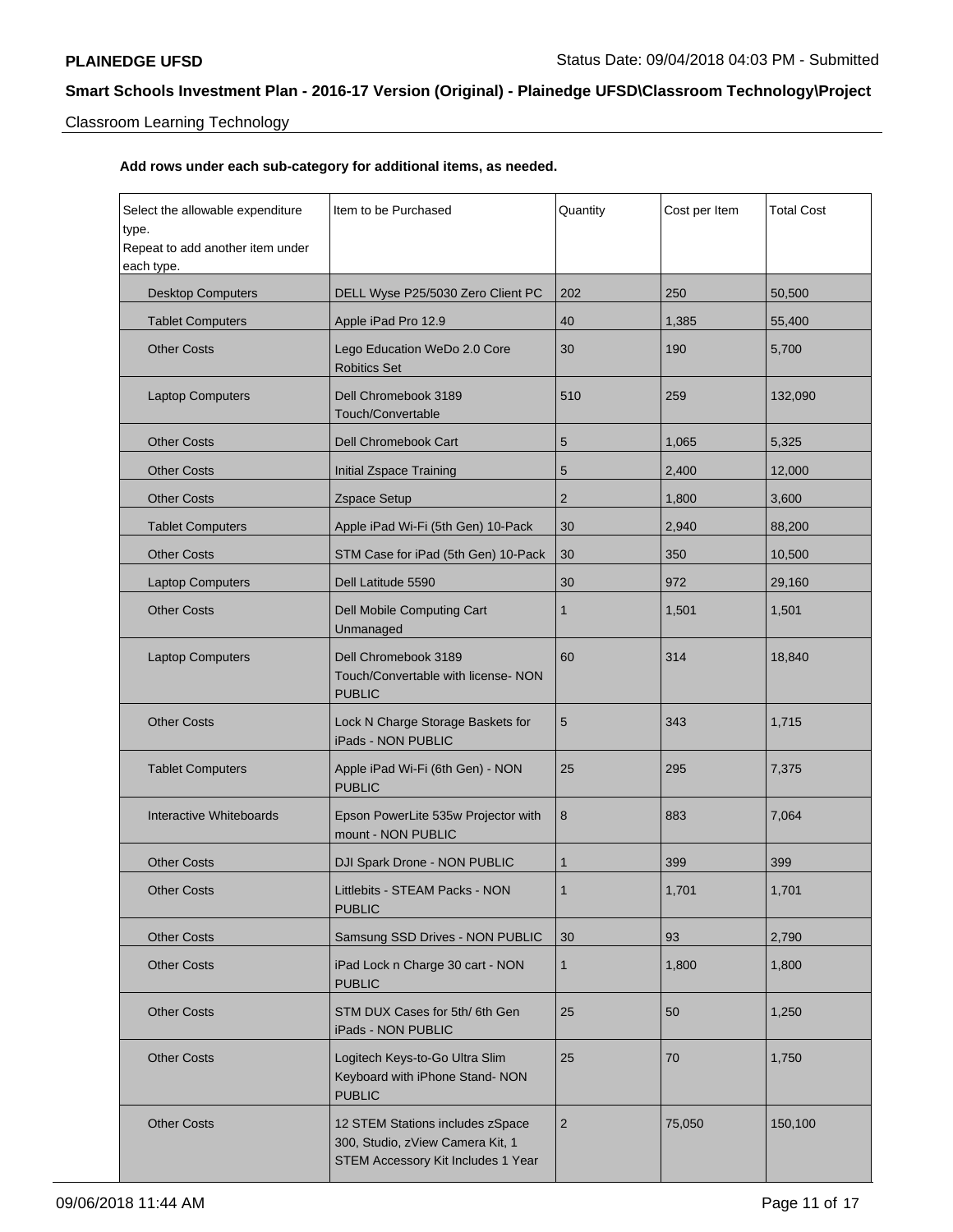Classroom Learning Technology

| Select the allowable expenditure<br>type.<br>Repeat to add another item under<br>each type. | Item to be Purchased                                                                                                              | Quantity       | Cost per Item | <b>Total Cost</b> |
|---------------------------------------------------------------------------------------------|-----------------------------------------------------------------------------------------------------------------------------------|----------------|---------------|-------------------|
|                                                                                             | Hardware Warranty.                                                                                                                |                |               |                   |
| <b>Other Costs</b>                                                                          | zSpace Core License (12), zView<br>license (1), STEM Learning Apps<br>license (12) & VIVED Science License<br>(12), Annual Bundle | $\overline{2}$ | 23,085        | 46,170            |
| <b>Other Costs</b>                                                                          | 1 zSpace 300 (AIO STEM PC), 1<br>Studio, 1 Eyewear 1 Clip-on 1 Stylus<br>Mouse and Keyboard 1 Year Hardware<br>Warranty           | $\overline{2}$ | 2,995         | 5,990             |
| <b>Other Costs</b>                                                                          | VIVED Science - Annual license per<br>system                                                                                      | $\overline{2}$ | 475           | 950               |
| <b>Other Costs</b>                                                                          | zSpace's Newton's Park, Franklin's<br>Lab, Curie's Elements and Euclid's<br>Shapes - Annual License/system                        | $\overline{2}$ | 475           | 950               |
| <b>Other Costs</b>                                                                          | Extended warranty on all hardware<br>components                                                                                   | 2              | 295           | 590               |
| <b>Other Costs</b>                                                                          | Warranty on EDU-HW-PKG-12-00 for<br>second and third year (first year is<br>included in purchase)                                 | 2              | 15,200        | 30,400            |
| <b>Other Costs</b>                                                                          | Kit of 6 Leader Eyewear 20 Follower<br>Eyewear (10 large, 10 small), 2 Clip-<br>on, 1 Stylus for zSpace                           | $\overline{2}$ | 1,568         | 3,135             |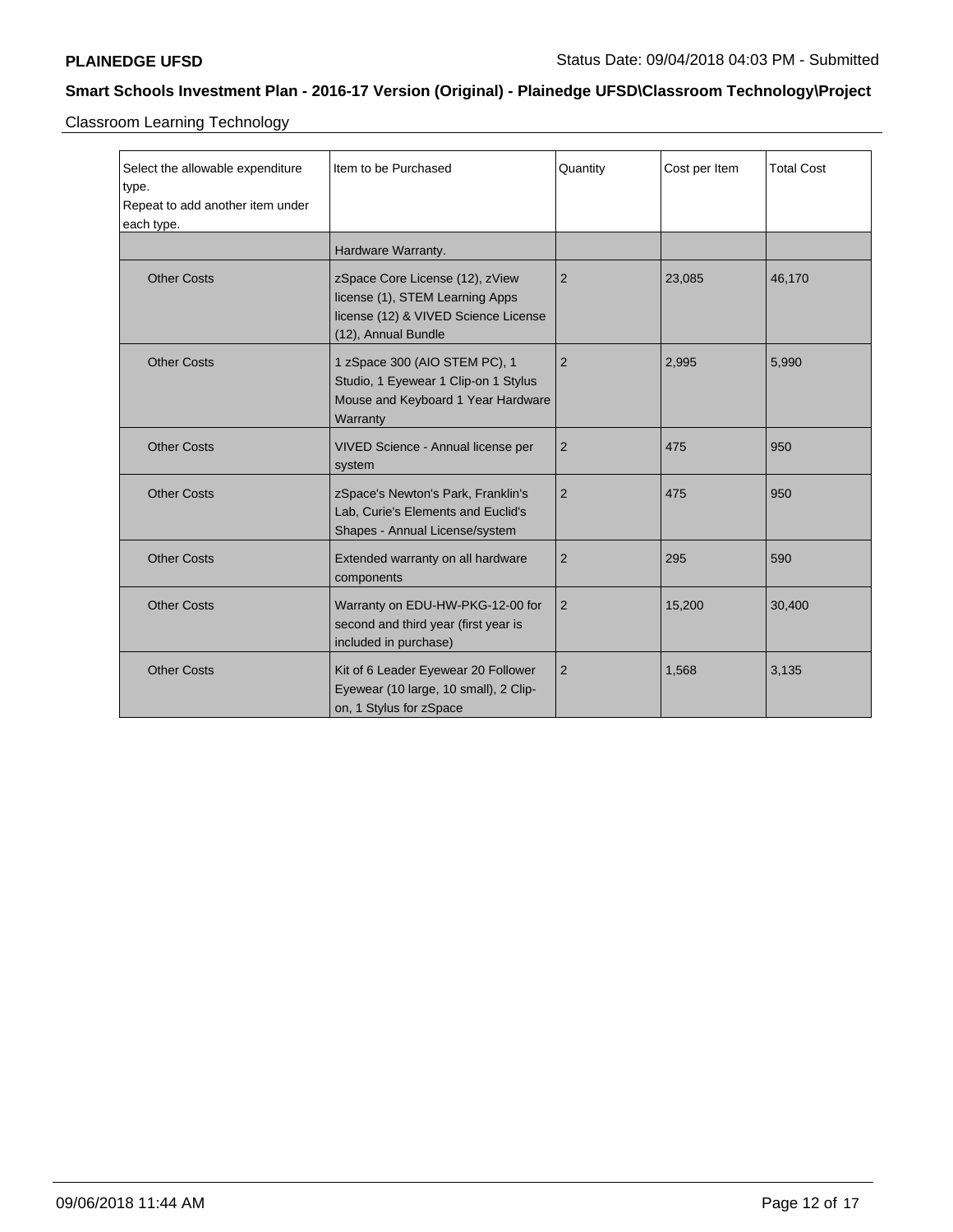#### Pre-Kindergarten Classrooms

**1. Provide information regarding how and where the district is currently serving pre-kindergarten students and justify the need for additional space with enrollment projections over 3 years.**

(No Response)

- **2. Describe the district's plan to construct, enhance or modernize education facilities to accommodate prekindergarten programs. Such plans must include:**
	- **Specific descriptions of what the district intends to do to each space;**
	- **An affirmation that pre-kindergarten classrooms will contain a minimum of 900 square feet per classroom;**
	- **The number of classrooms involved;**
	- **The approximate construction costs per classroom; and**
	- **Confirmation that the space is district-owned or has a long-term lease that exceeds the probable useful life of the improvements.**

(No Response)

**3. Smart Schools Bond Act funds may only be used for capital construction costs. Describe the type and amount of additional funds that will be required to support ineligible ongoing costs (e.g. instruction, supplies) associated with any additional pre-kindergarten classrooms that the district plans to add.**

(No Response)

**4. All plans and specifications for the erection, repair, enlargement or remodeling of school buildings in any public school district in the State must be reviewed and approved by the Commissioner. Districts that plan capital projects using their Smart Schools Bond Act funds will undergo a Preliminary Review Process by the Office of Facilities Planning.**

**Please indicate on a separate row each project number given to you by the Office of Facilities Planning.**

| Project Number |  |
|----------------|--|
| (No Response)  |  |
|                |  |

**5. If you have made an allocation for Pre-Kindergarten Classrooms, complete this table.**

**Note that the calculated Total at the bottom of the table must equal the Total allocation for this category that you entered in the SSIP Overview overall budget.**

|                                          | Sub-Allocation |
|------------------------------------------|----------------|
| Construct Pre-K Classrooms               | (No Response)  |
| Enhance/Modernize Educational Facilities | (No Response)  |
| <b>Other Costs</b>                       | (No Response)  |
| Totals:                                  | 0              |

**6. Please detail the type, quantity, per unit cost and total cost of the eligible items under each sub-category. This is especially important for any expenditures listed under the "Other" category. All expenditures must be capital-bond eligible to be reimbursed through the SSBA. If you have any questions, please contact us directly through smartschools@nysed.gov.**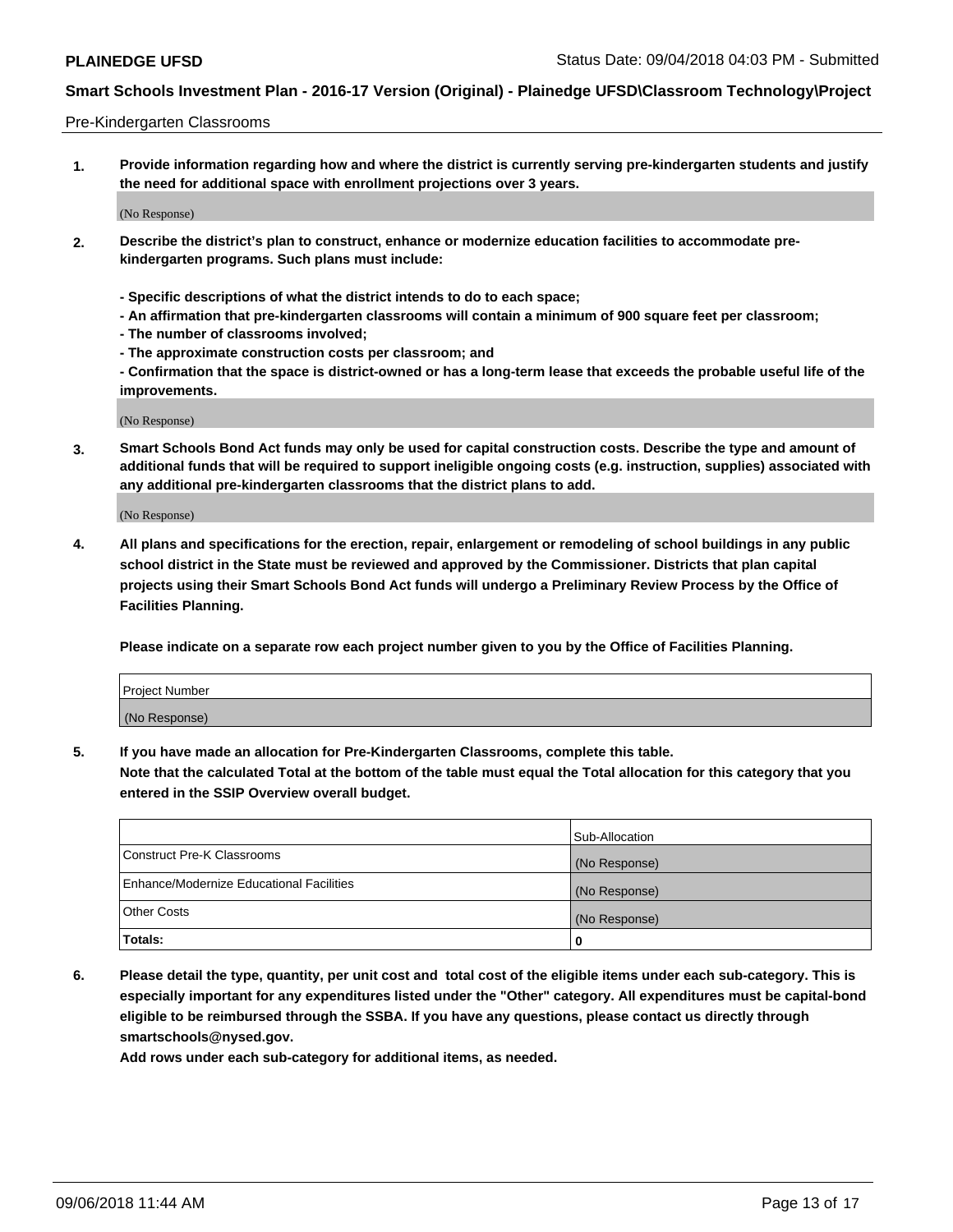Pre-Kindergarten Classrooms

| Select the allowable expenditure | Item to be purchased | Quantity      | Cost per Item | <b>Total Cost</b> |
|----------------------------------|----------------------|---------------|---------------|-------------------|
| type.                            |                      |               |               |                   |
| Repeat to add another item under |                      |               |               |                   |
| each type.                       |                      |               |               |                   |
| (No Response)                    | (No Response)        | (No Response) | (No Response) | (No Response)     |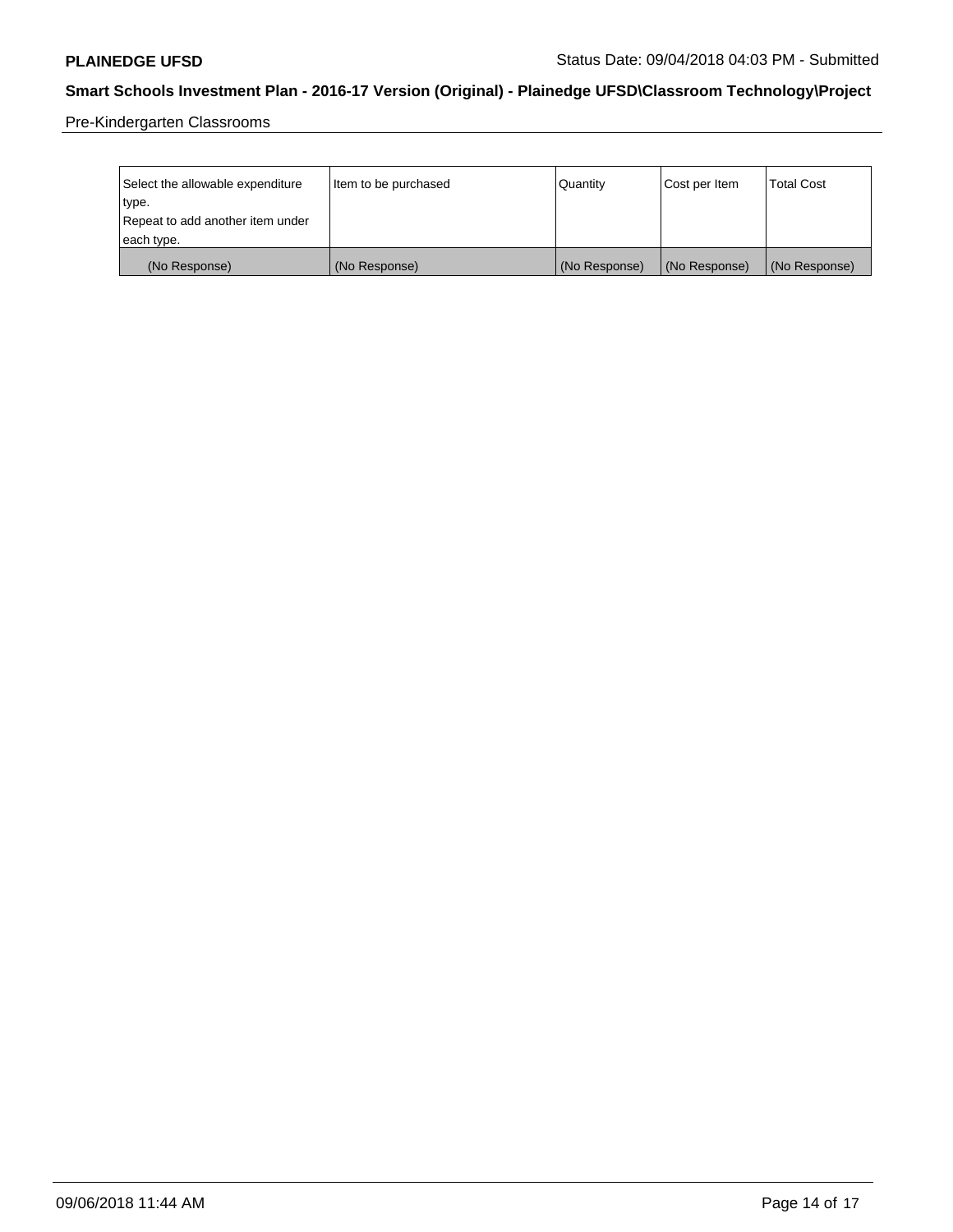Replace Transportable Classrooms

**1. Describe the district's plan to construct, enhance or modernize education facilities to provide high-quality instructional space by replacing transportable classrooms.**

(No Response)

**2. All plans and specifications for the erection, repair, enlargement or remodeling of school buildings in any public school district in the State must be reviewed and approved by the Commissioner. Districts that plan capital projects using their Smart Schools Bond Act funds will undergo a Preliminary Review Process by the Office of Facilities Planning.**

**Please indicate on a separate row each project number given to you by the Office of Facilities Planning.**

| Project Number |               |  |
|----------------|---------------|--|
|                |               |  |
|                |               |  |
|                | (No Response) |  |

**3. For large projects that seek to blend Smart Schools Bond Act dollars with other funds, please note that Smart Schools Bond Act funds can be allocated on a pro rata basis depending on the number of new classrooms built that directly replace transportable classroom units.**

**If a district seeks to blend Smart Schools Bond Act dollars with other funds describe below what other funds are being used and what portion of the money will be Smart Schools Bond Act funds.**

(No Response)

**4. If you have made an allocation for Replace Transportable Classrooms, complete this table. Note that the calculated Total at the bottom of the table must equal the Total allocation for this category that you entered in the SSIP Overview overall budget.**

|                                                | Sub-Allocation |
|------------------------------------------------|----------------|
| Construct New Instructional Space              | (No Response)  |
| Enhance/Modernize Existing Instructional Space | (No Response)  |
| <b>Other Costs</b>                             | (No Response)  |
| Totals:                                        | 0              |

**5. Please detail the type, quantity, per unit cost and total cost of the eligible items under each sub-category. This is especially important for any expenditures listed under the "Other" category. All expenditures must be capital-bond eligible to be reimbursed through the SSBA. If you have any questions, please contact us directly through smartschools@nysed.gov.**

| Select the allowable expenditure | Item to be purchased | l Quantitv    | Cost per Item | <b>Total Cost</b> |
|----------------------------------|----------------------|---------------|---------------|-------------------|
| type.                            |                      |               |               |                   |
| Repeat to add another item under |                      |               |               |                   |
| each type.                       |                      |               |               |                   |
| (No Response)                    | (No Response)        | (No Response) | (No Response) | (No Response)     |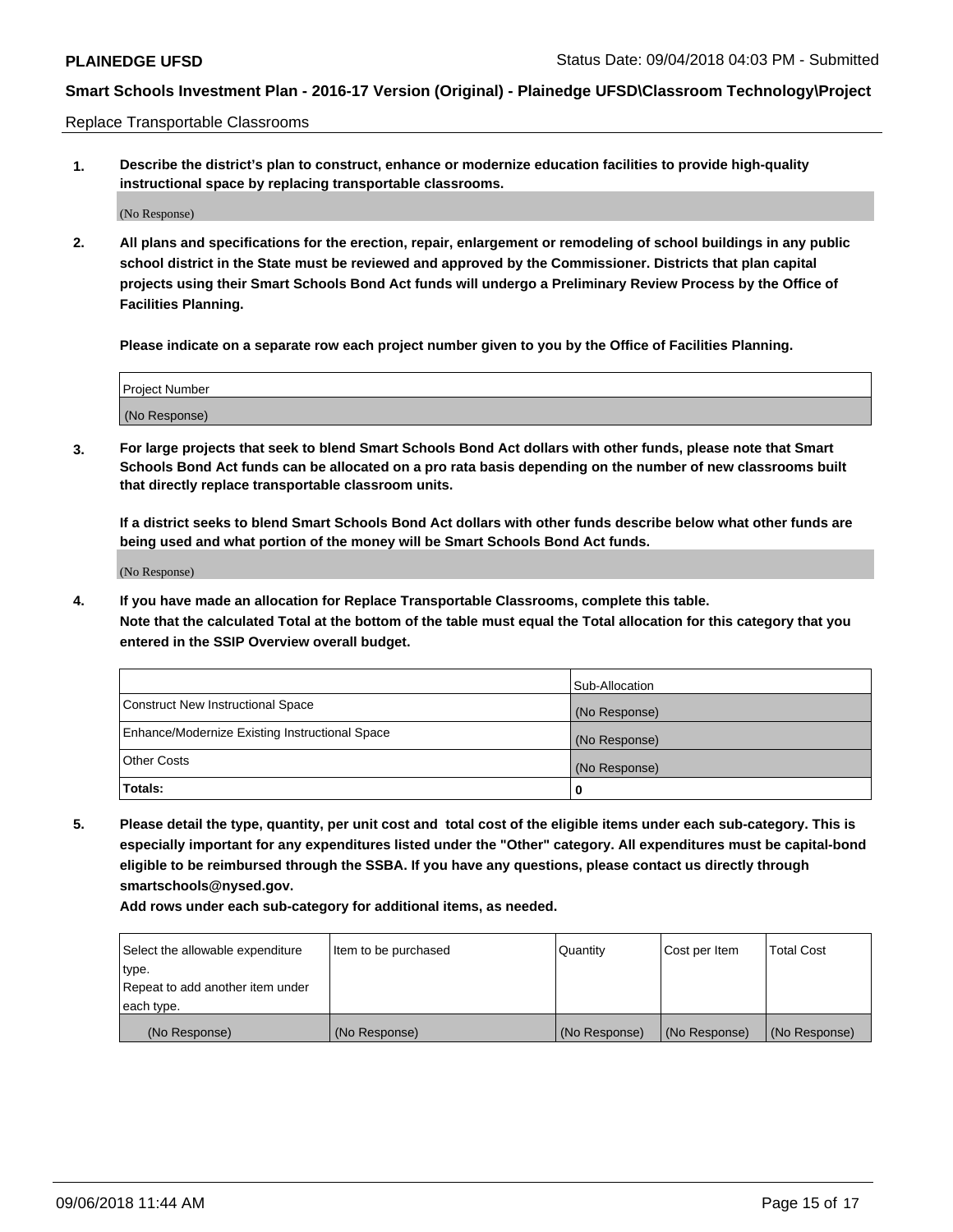High-Tech Security Features

**1. Describe how you intend to use Smart Schools Bond Act funds to install high-tech security features in school buildings and on school campuses.**

(No Response)

**2. All plans and specifications for the erection, repair, enlargement or remodeling of school buildings in any public school district in the State must be reviewed and approved by the Commissioner. Districts that plan capital projects using their Smart Schools Bond Act funds will undergo a Preliminary Review Process by the Office of Facilities Planning.** 

**Please indicate on a separate row each project number given to you by the Office of Facilities Planning.**

| <b>Project Number</b> |  |
|-----------------------|--|
| (No Response)         |  |

- **3. Was your project deemed eligible for streamlined Review?**
	- Yes
	- $\square$  No
- **4. Include the name and license number of the architect or engineer of record.**

| <b>Name</b>   | License Number |
|---------------|----------------|
| (No Response) | (No Response)  |

**5. If you have made an allocation for High-Tech Security Features, complete this table.**

**Note that the calculated Total at the bottom of the table must equal the Total allocation for this category that you entered in the SSIP Overview overall budget.**

|                                                      | Sub-Allocation |
|------------------------------------------------------|----------------|
| Capital-Intensive Security Project (Standard Review) | (No Response)  |
| <b>Electronic Security System</b>                    | (No Response)  |
| <b>Entry Control System</b>                          | (No Response)  |
| Approved Door Hardening Project                      | (No Response)  |
| <b>Other Costs</b>                                   | (No Response)  |
| Totals:                                              | 0              |

**6. Please detail the type, quantity, per unit cost and total cost of the eligible items under each sub-category. This is especially important for any expenditures listed under the "Other" category. All expenditures must be capital-bond eligible to be reimbursed through the SSBA. If you have any questions, please contact us directly through smartschools@nysed.gov.**

| Select the allowable expenditure | Item to be purchased | Quantity      | Cost per Item | <b>Total Cost</b> |
|----------------------------------|----------------------|---------------|---------------|-------------------|
| type.                            |                      |               |               |                   |
| Repeat to add another item under |                      |               |               |                   |
| each type.                       |                      |               |               |                   |
| (No Response)                    | (No Response)        | (No Response) | (No Response) | (No Response)     |